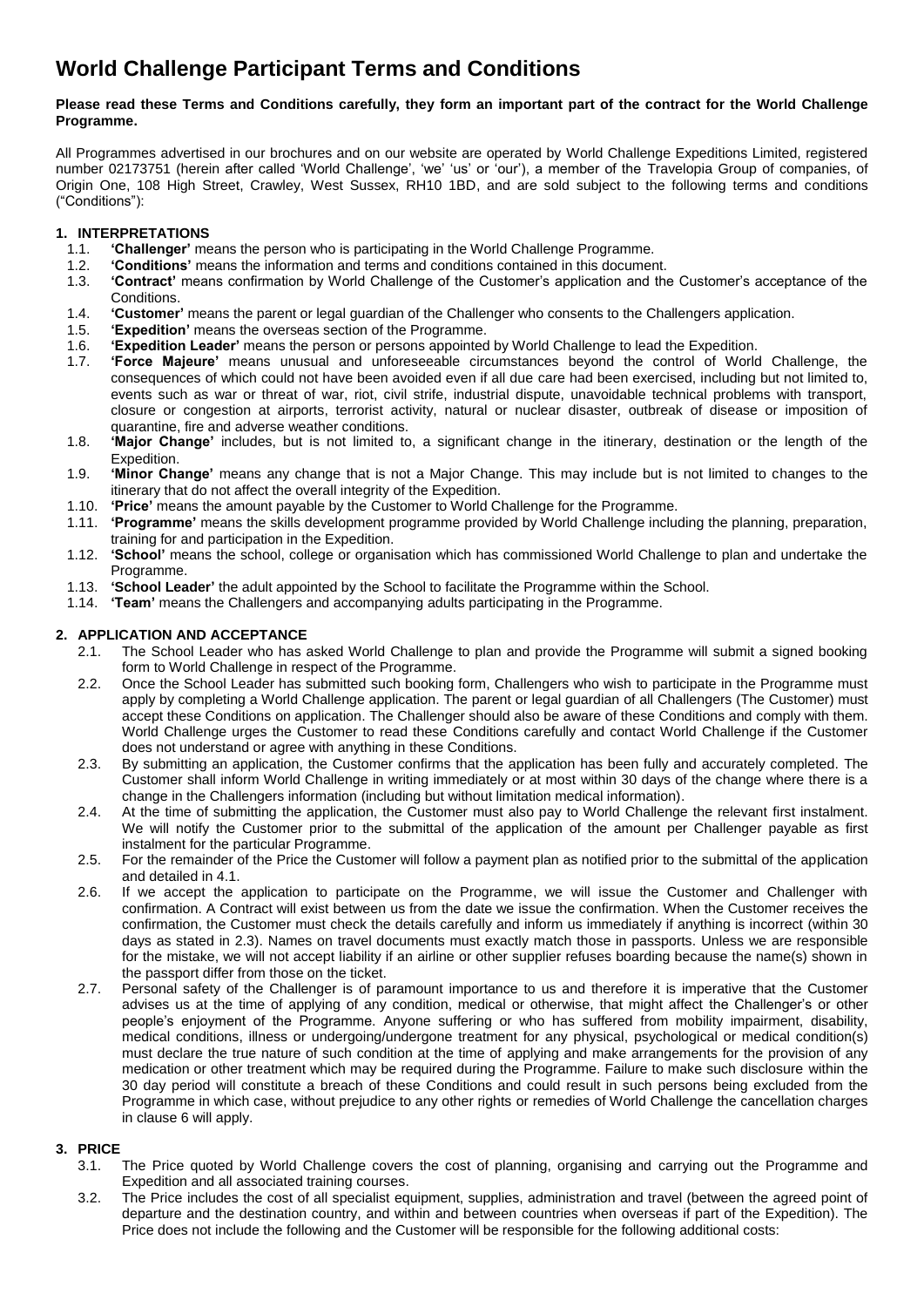- 3.2.1. inoculation fees, cost of travel to the agreed point of departure and cost of travel from the agreed point of return, cost of passports, visas and related charges where applicable, rest and relaxation activities unless otherwise stated; and
- 3.2.2. cost of the Challenger's own prescribed medical requirements and personal equipment, clothing, personal spending money, additional insurance for personal belongings and personal spending money.
- 3.3. All Programmes are tailored to the School Leader's requirements and as such prices may vary. We will notify the Customer prior to the submittal of the application of the Price. All prices are accurate at the date of booking by the School Leader, but we reserve the right to change any of those prices at any time during the Programme.
- 3.4. Changes in transportation costs, including without limitation the cost of fuel, dues, taxes or fees chargeable for services such as landing taxes or embarkation or disembarkation fees at ports and airports and exchange rates mean that the price of the Programme may change after the School Leader has booked or after the Customer has received confirmation. However there will be no change within 30 days of departure. Any changes in taxes, entry fees and/or charges that we collect at net cost on behalf of local and government bodies will be passed on to the Customer in full or refunded to the Customer in full (Net Cost Charges). We will absorb and the Customer will not be charged for any increase equivalent to 2% of the Price of the Customer's Programme, which excludes insurance premiums, Net Cost Charges and any amendment charges. The Customer will be charged for the amount over and above that, plus an administration charge of £2.00 per person together with an amount to cover agents' commission. If this means that the Customer has to pay an increase of more than 10% of the original Price of the Programme, the Customer may either accept a replacement programme from us of equivalent or similar standard and price (at the date of the change) if we are able to offer one or the Customer may cancel the Contract and receive a full refund of all monies paid, except for any monies paid to us in respect of amendment charges.
- 3.5. Should the Customer decide to cancel for this reason, the Customer must exercise their right to do so within 14 days from the issue date printed on the final invoice. If any change in our costs would cause a reduction in the price of the Programme, we will not make refunds of amounts less than 2% of the price of the Programme, which excludes insurance premiums, Net Cost Charges and any amendment charges, but we will refund in full amounts exceeding such 2%, after deducting an administration charge of £2.00 per person. However, please note that travel arrangements are not always purchased in local currency and some apparent changes have no impact on the price of travel due to contractual and other protections in place.
- 3.6. Air Passenger Duty (APD), which is payable by all passengers on flights departing from UK airports, is included in the price of the ATOL protected flight or flight inclusive Programme. In view of the current volatility of world oil prices, a fuel supplement may be added to the price of the Programme at the time of booking.
- 3.7. The country the School originates from will determine the currency the Prices will be charged in unless specified in the payment plan.

## **4. PAYMENT**

- 4.1. The Customer agrees to pay the Price as per the payment plan chosen on application. This may include direct debit options or an instalment plan payable over the telephone, online using a credit card or debit card or direct bank transfer.
- 4.2. Where World Challenge agrees to accept payment by direct debit, the Customer must comply with the following provisions:
	- 4.2.1. each direct debit payment is due in accordance with the banker's mandate and the payment plan provided to the Customer by World Challenge, which sets out the amount of each payment and the date on which each payment falls;
	- 4.2.2. the balance remaining after all direct debit payments have been made, is due not later than 60 (sixty) days before the departure date and the Customer shall pay this balance by direct debit unless the Customer opts to pay by an alternative method in which case World Challenge will need to be informed at least 10 working days before the due date.
- 4.3 Where World Challenge agrees to accept payment by instalments payable over the telephone, online using a credit card or debit card or direct bank transfer, the Customer must comply with the following provisions:
	- 4.3.1 instalment payments are due on such dates and in such amounts as are specified to the Customer by World Challenge.
	- 4.3.2 the final balance payment is due no later than 60 (sixty) days before the departure date.
- 4.4 If the Customer does not pay the balance by a due date World Challenge reserves the right to cancel the Contract and remove the Challenger from the Programme and the cancellation charges in clause 6 will apply. If in such a situation the amount actually paid to World Challenge is less than that which World Challenge is entitled to retain, the Customer shall promptly pay such shortfall to World Challenge.
- 4.5 Failure to make any payment due to World Challenge under this Contract by the due date for payment will entitle World Challenge to charge interest on the overdue amount at the rate of 4% per annum above the Bank of England's base rate from time to time. Such interest shall accrue on a daily basis from the due date until actual payment of the overdue amount, whether before or after judgment. The Customer shall pay the interest together with the overdue amount.
- 4.6 World Challenge may agree to accept payment from a third party, however where World Challenge agrees to this, the Customer shall remain responsible for payment of any monies due to World Challenge under this Contract.

## **5. FINANCIAL PROTECTION**

- 5.1. The Package Travel, Package Holidays and Package Tours Regulations 1992 require us to provide security for the monies that paid for the package holidays booked from us and for repatriation of the Challenger in the event of our insolvency.
- 5.2. We will provide the Customer with financial protection for any ATOL protected flight or flight inclusive Programme that the Customer buys from us by way of our Air Travel Organiser's Licence number 2844, administered by the Civil Aviation Authority ('CAA'). When the Customer buys an ATOL protected flight or flight inclusive Programme from us the Customer will receive an ATOL Certificate. This lists what is financially protected, where the Customer can get information on what this means for the Customer and who to contact if things go wrong.
- 5.3. We, or the suppliers identified on the ATOL Certificate, will provide the Customer with the services listed on the ATOL Certificate (or a suitable alternative). In some cases, where neither we nor the supplier are able to do so for reasons of insolvency, an alternative ATOL holder may provide the Customer with the services the Customer has bought or a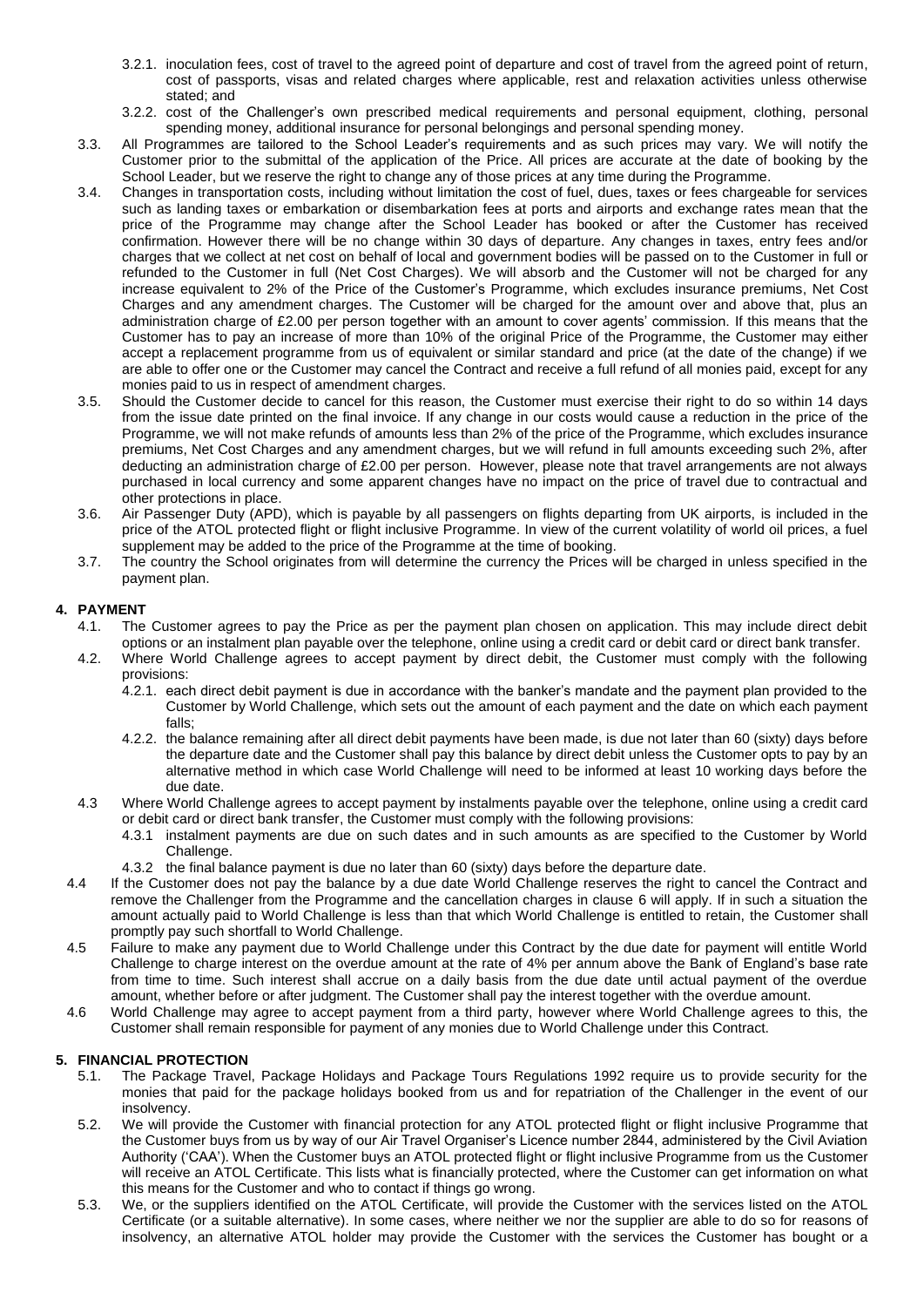suitable alternative (at no extra cost to the Customer). The Customer agrees to accept that in those circumstances the alternative ATOL holder will perform those obligations and the Customer agrees to pay any money outstanding under the contract to that alternative ATOL holder. However, the Customer also agrees that in some cases it will not be possible to appoint an alternative ATOL holder, in which case the Customer will be entitled to make a claim under the ATOL scheme.

- 5.4. If we, or the suppliers identified on the ATOL Certificate, are unable to provide the services listed (or a suitable alternative, through an alternative ATOL holder or otherwise) for reasons of insolvency, the Trustees of the Air Travel Trust may make a payment to (or confer a benefit on) the Customer under the ATOL scheme. The Customer agrees that in return for such a payment or benefit the Customer assigns absolutely to those Trustees any claim which the Customer has or may have arising out of or relating to the non-provision of the services, including any claim against us, the travel agent (or the Customer's credit card issuer where applicable). The Customer also agrees that any such claims may be re-assigned to another body, if that other body has paid sums the Customer has claimed under the ATOL scheme.
- 5.5. The price of the Customer's ATOL protected flight or flight inclusive Programme includes the amount of £2.50 per person as part of the ATOL Protection Contribution (APC) we pay to the CAA. This charge is included in our advertised prices.

# **6. CUSTOMER CANCELLATION AND INSURANCE**

- 6.1. For the avoidance of doubt, the Customer is unable to make changes to the Programme (including without limitation the Expedition).
- 6.2. The Customer may cancel the Programme at any time providing that the cancellation is made by the Customer in writing to World Challenge. Please note that the closer the cancellation is to the departure date, the costs and expenses incurred by World Challenge will be higher. Notice of cancellation will be effective upon receipt by us of written confirmation. For the avoidance of doubt, cancellation by the Customer includes without limitation where the Team is a School party and the Challenger is withdrawn from the Programme by his/her School. As we start to incur costs from the time the contract is confirmed we will apply cancellation charges as shown below. These charges are based on how many days before the departure date we received the cancellation notice. These charges are a percentage of the Price:

| Period before the departure date when notice of<br>cancellation is received by World Challenge | Percentage of Price payable by the Customer |
|------------------------------------------------------------------------------------------------|---------------------------------------------|
| More than 20 months                                                                            | 0%                                          |
| 20 months or less but more than 12 months                                                      | 10%                                         |
| 12 months or less but more than 6 months                                                       | 35%                                         |
| 6 months or less but more than 4 months                                                        | 50%                                         |
| 4 months or less but more than 42 days                                                         | 60%                                         |
| 42 days or less                                                                                | 100%                                        |

We strongly advise that to protect yourselves, as far as possible, against the cancellation charges detailed above you take out adequate and valid cancellation insurance and it is a condition of accepting your booking that you agree you will have obtained adequate and valid travel insurance. We recommend you take out insurance as soon as your booking is confirmed.

6.3. For the avoidance of doubt any cancellation will be subject to the charges detailed in clause 6.2 and it is your responsibility to, if/wherever possible, claim such funds back under your relevant policy of insurance.

## **7. WORLD CHALLENGE CANCELLATIONS/ALTERATIONS**

7.1. We plan the arrangements for the Programme (including without limitation the Expedition) many months in advance and may occasionally have to make changes, most of which are minor. Flight timings and carriers shown on our website are for guidance only and subject to change. Operation of all Programmes is dependent on a minimum number of persons applying to participate on the Programme. If that number is not achieved, we reserve the right to merge the Programme with one or more other Programmes. If a Major Change becomes necessary, we will advise the Customer of the change as soon as possible. When a major change occurs, the Customer will have the choice of either: 7.1.1. accepting the change; or

7.1.2. cancelling the Programme, in which case any refund will be dealt with in accordance with clause 6.2.

- 7.2. We may also have to cancel the Programme. Operation of all Programmes and Expeditions is dependent on a minimum number of persons applying to participate on the Programme. If that number is not achieved and a merge is not possible, we reserve the right to cancel the Programme. However we will not cancel the Programme less than 4 (four) weeks before the scheduled departure date except for reasons of force majeure, or any other reason beyond our control. In the event that we cancel the Programme the Customer shall receive a full refund of monies paid.
- 7.3. If we are forced to cancel the Programme after the departure of the Expedition we will, wherever possible, make suitable alternative arrangements. If we are unable to make such alternative arrangements, or the Customer rejects these for good reason then we will return the Challenger to the agreed point of departure and refund the Customer for any unused services, if appropriate.
- 7.4. If the Customer elects to cancel the Contract rather than accept a Major Change, or if the Contract has been cancelled other than by reason of the Customer's fault, then in addition to any entitlement the Customer may have under clause 7.1 World Challenge will pay minimum compensation in accordance with the table below. The figures quoted are by way of guidance only, and may, in appropriate circumstances, be increased or decreased at World Challenge's discretion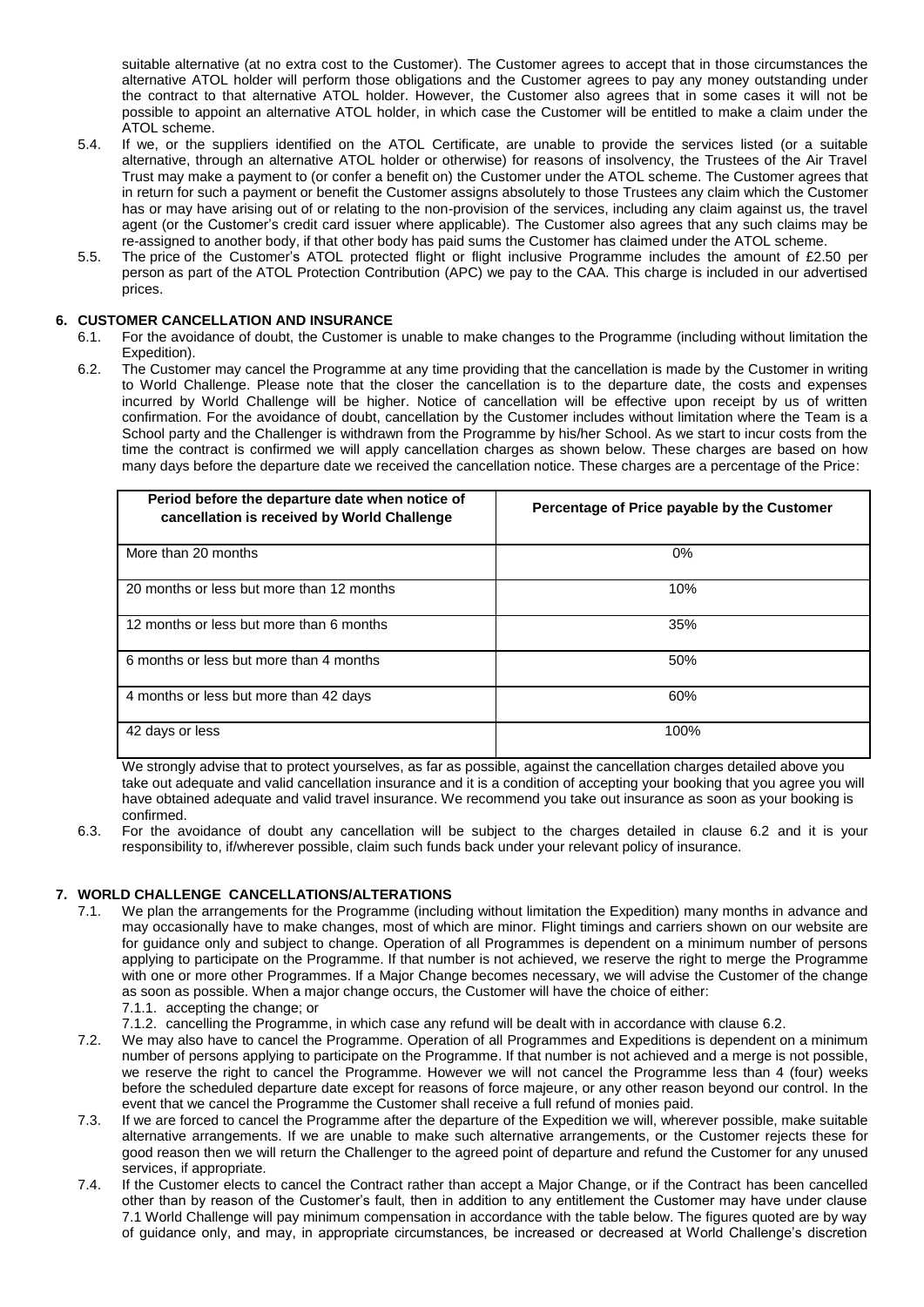depending on the particular circumstances surrounding the cancellation of the Programme, and in any event do not limit the Customer's rights to claim a higher amount of compensation. No compensation will be payable if the change or cancellation is due to Force Majeure or where there are insufficient numbers to operate the Programme.

| Period before Departure Date when we notify the<br>Customer of a major change | Compensation payable by World Challenge to the<br><b>Customer</b> |
|-------------------------------------------------------------------------------|-------------------------------------------------------------------|
| More than 20 months                                                           | Nil                                                               |
| 20 months or less but more than 12 months                                     | £5.00                                                             |
| 12 months or less but more than 6 months                                      | £10.00                                                            |
| 6 months or less but more than 4 months                                       | £15.00                                                            |
| 4 months or less but more than 42 days                                        | £20.00                                                            |
| 42 days or less                                                               | £25.00                                                            |

- 7.5. This standard compensation payment will not affect the Customer's or the Challenger's statutory or other legal rights. We will only make one compensation payment for each full-fare-paying Challenger named in the Contract.
- 7.6. We shall not be liable to the Customer or the Challenger for the cost of arrangements including but not limited to travel arrangements to the Challenger's point of departure, connecting travel that is non-refundable or non-changeable, visas or vaccinations if any changes are made to the Programme (as per clause 3.21 and 3.22).
- 7.7. Under European law (European Community Regulation (EC) No. 261/2004), the Customer has rights in some circumstances to refunds and/or compensation from the airline in cases of denied boarding of the Challenger, cancellation of and delays to flights. Full details of these rights are publicised at EU airports and are also available from affected airlines. However, the Customer should note that reimbursement of the cost of a flight that forms part of the Programme is the responsibility of the carrier airline and will not automatically entitle the Customer or the Challenger to reimbursement of the cost of the Programme from us. The right to a refund and/or compensation from us is set out in this clause 7. If any payments to the Customer or the Challenger are due from us, any payment made to the Customer or the Challenger by the airline will be deducted. If the airline does not comply with these rules the Customer should complain to the Air Transport Users' Council on 020 7240 606[1 www.auc.org.uk.](http://www.auc.org.uk/)

## **8. VISA, PASSPORT, TRAVEL DOCUMENTATION**

- 8.1. It is a condition of the Contract that the Customer provides us with certain information. This is known as Passenger Name Records (PNR) data and/or Advanced Passenger Information, sometimes known as APIS. For the United Kingdom, it may be referred to as 'E-Borders'. The information the Customer must provide will include, but not be limited to, full name – as shown in the passport, gender, date of birth, passport number, country of issue and expiry date. The Customer must provide this information to World Challenge at least 10 months before departure.
- 8.2. Whilst we are able to provide basic advice regarding passports and visa requirements, the Customer and Challenger must check with the appropriate embassy, consulate or National Foreign Office for the exact requirements for the chosen Programme and date of travel. It is the Customer's responsibility to ensure that the Challenger has the correct passport, visas and other necessary documents to enable the Challenger to participate in the Programme and gain access to any country/region included in the travel arrangements purchased from us. If the Customer fails to do so, we will have no liability to the Customer or the Challenger for any cost, loss or damage which the Customer or the Challenger suffers, nor will we refund the Customer or the Challenger the cost of any unused portion of the travel arrangements. In some cases, countries will refuse entry to persons who have criminal records. Should this be of concern to the Customer or the Challenger, the Customer should check with the embassy or consulate of the countries to which the Challenger is travelling. The Customer is entirely responsible for ensuring that the Challenger has the correct and valid documentation for travel. We cannot accept responsibility for any failure to comply resulting in any costs or fines being incurred and we advise the Customer to check with the passport office or the consulate in question if there are any queries. If the Challenger is travelling overland to certain destinations, they may need to pass through controls of other countries enroute so this should be allowed for with any passport/visa applications. The Challenger must comply with all local legislation and regulations of the country or place in which the Expedition takes place. The Customer shall pay World Challenge for any loss or expense that World Challenge may incur as a result of a breach of this clause.
- 8.3. Except as disclosed in writing to World Challenge, the Customer is not aware of any reason why the Challenger may have difficulty entering any of the countries covered by the Expedition.
- 8.4. Please note that for some expeditions we need to request special permits, and as such we require the Challenger's passport details to be provided on application, and in order that we can accept the application. Furthermore, if the Challenger renews their passport after the application has been submitted, the Customer must ensure that the Challenger takes their old passport with them to maintain the validity of the permit.
- 8.5. When assessing whether a Programme will operate we use information from our local offices in conjunction with advice from the British Foreign Office and other relevant government bodies. It is the Customers responsibility to be acquainted with the travel advice provided by these government bodies. For more information please visit the government 'Travel Aware' websites at [www.gov.uk/travelaware](http://www.gov.uk/travelaware) an[d www.gov.uk/foreign-travel-advice](http://www.gov.uk/foreign-travel-advice) for your destination country(ies).
- 8.6. The Customer consents to (i) the Challenger's participation in the Programme and Expedition, and (ii) emergency medical treatment of the Challenger in the event that the Customer cannot be contacted in an emergency. The Customer shall ensure that World Challenge is provided with up to date emergency contact information and next-of-kin details for the Challenger.
- 8.7. Some airline carriers and other transport providers treat name changes (including where the Customer does not provide the correct name in the first instance), as a cancellation. Accordingly the Customer may have to pay for the cancelled ticket and be required to pay for the full cost of a new ticket.

## **9. HEALTH, FITNESS & PARTICIPATION REQUIREMENTS**

9.1. The Customer must be satisfied when consenting to the Challenger's application that the Challenger is fit and able to complete the itinerary of the Programme. To be considered fit and able to complete the itinerary of the Programme, the Challenger must complete a fitness assessment at the Training Expedition involving a distance walk carrying a rucksack (if a Training Expedition is relevant to the pre-departure programme) and 3 (three) months before the departure date,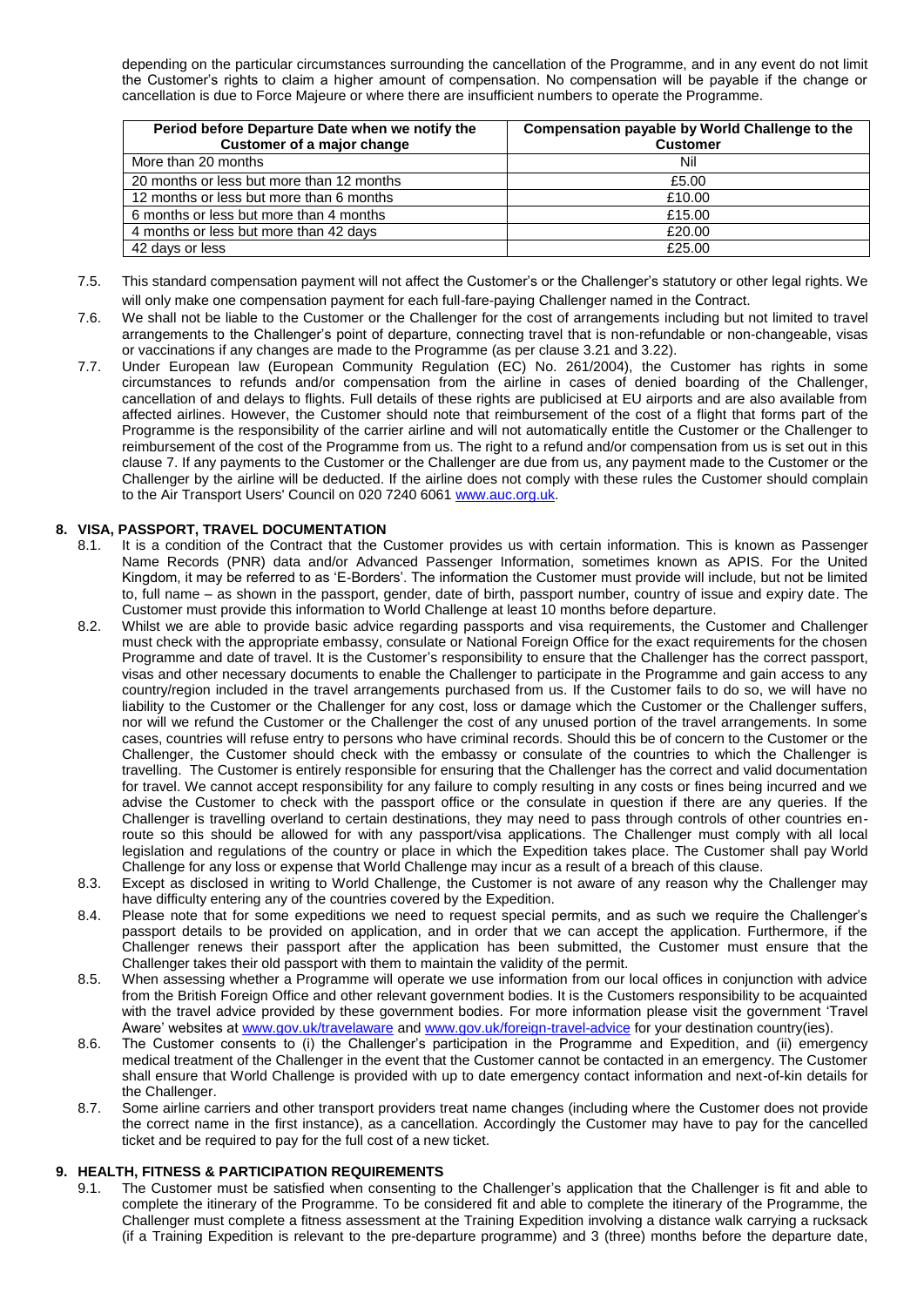reach the age appropriate target level of a World Challenge Fitness Test (a multi-stage fitness test commonly known as the bleep test or the Cooper 12 minute run see tables below. The School will decide which one to facilitate). If the appropriate target level of the World Challenge Fitness Test is not achieved, the Customer must provide World Challenge with the Challenger's Body Mass Index ("BMI"), which needs to be between 18 to 30 (inclusive). These levels of fitness (in relation to the multi-stage fitness test and BMI)must be maintained up to the departure date and throughout the Expedition. If the Challenger does not satisfy these requirements, it may affect the Challenger's suitability to take part in the Programme, and World Challenge reserves the right to terminate the contract and withdraw the Challenger from the Programme. In such circumstances the Price payable by the Customer shall be calculated in accordance with the table set out in clause 6 by reference to the date on which the Challenger is withdrawn from the Programme by World Challenge.

| <b>Bleep Test</b> |                    | Cooper 12 minute run |           |                        |                        |
|-------------------|--------------------|----------------------|-----------|------------------------|------------------------|
| Age               | Female             | <b>Male</b>          | Age       | Female                 | <b>Male</b>            |
|                   | <b>Target Pass</b> | <b>Target Pass</b>   |           | <b>Target Distance</b> | <b>Target Distance</b> |
| $12 - 13$         | 3.6                | 5.2                  | 13-14     | 1600m                  | 2200 <sub>m</sub>      |
| $14 - 15$         | 5.3                | 6.2                  | 15-16     | 1700m                  | 2300m                  |
| $16 - 17$         | 5.7                | 6.9                  | $17-19$   | 1800m                  | 2500m                  |
| $18 - 25$         | 5.8                | 7.2                  | $20 - 29$ | 1800m                  | 2200 <sub>m</sub>      |
| $26 - 35$         | 5.3                | 6.6                  | 30-39     | 1700m                  | 1900 <sub>m</sub>      |
| $36 - 45$         | 3.8                | 5.4                  | 40-49     | 1500m                  | 1700m                  |
| $46 - 55$         | 3.6                | 4.7                  | $>50$     | 1400m                  | 1600m                  |
| $>56$             | 2.7                | 3.7                  |           |                        |                        |

- 9.2. In the event that the Challenger suffers or has suffered from mobility impairment, pre-existing or existing illness, disability or other medical condition, or is undergoing treatment for any physical, psychological or medical conditions, the Customer must declare the true nature and full particulars of such condition(s) at the time of applying and make arrangements for the provision of any medication or other treatment which may be required during the Programme.
- 9.3. The Customer confirms that the application has been completed fully and accurately (in particular giving full details with regards to the Challenger's mobility impairment, pre-existing or existing illness, disability or other medical condition or undergoing of treatment for any physical, psychological or medical conditions) and will inform World Challenge in writing immediately if any relevant circumstances change and at the most within 30 days of knowing about any relevant change. Please note that medical declarations may be dealt with by our insurers who reserve the right to review the information available at the time of declaration and cancel the Expedition for the Challenger.
- 9.4. Failure to make such disclosure (including without limitation if it is later discovered that a pre-existing condition was not declared within the specified time) or providing incorrect information at any time where the correct information would affect the Challenger's suitability to take part in the Programme, will constitute a breach of these Conditions and World Challenge reserves the right to terminate the Contract and withdraw the Challenger from the Programme. In such circumstances the Price payable by the Customer shall be calculated in accordance with the table set out in clause 6 by reference to the date on which the Challenger is withdrawn from the Programme by World Challenge.
- 9.5. In order to assess the Challenger's suitability for the Programme or in processing any medical withdrawal or insurance claim, World Challenge may require information from the Challenger's medical practitioner. This may include medical history where required.
- 9.6. Where there is a charge for the provision of information from a Challenger's medical practitioner this will be at the Customer's expense.
- 9.7. We are able to advise on mandatory health requirements; however, we are not medical experts. It is the Customer's responsibility to obtain proper and detailed medical advice prior to application and again prior to travel for the latest health requirements, recommendations for the Expedition destination and any costs. Where the Customer does not do so and the Challenger is not allowed to enter any country, or suffers personal injury or death as a result, we have no liability to the Customer or the Challenger for any cost, loss or damage which the Customer or the Challenger suffers nor will we pay a refund for the cost of any unused portion of the Programme. In the event that the Challenger has any existing medical problems, is pregnant or has recently visited other countries, the Customer must check requirements with the Challenger's medical practitioner.
- 9.8. The Challenger must take all necessary inoculations or medication within the requisite period before the departure date and during the Programme (as appropriate). The Customer must take advice from the Challenger's medical practitioner as to which inoculations or medication are necessary and/or advisable for the Programme and follow the advice provided. World Challenge reserves the right to inspect the Challenger's vaccination book at any time and to terminate the contract and withdraw the Challenger from the Programme in the event that the Challenger has not received all the requisite inoculations or medication.

## **10. LEADER AUTHORITY & BEHAVIOUR**

- 10.1. On a Programme, it is necessary that the Challenger abide by the authority of World Challenge and the Expedition Leader who represents World Challenge. For the avoidance of doubt, whilst an Expedition is in progress, all decisions shall be made by World Challenge (or the Expedition Leader on World Challenge's behalf). The Challenger must act in accordance with all instructions from World Challenge and the Expedition Leader. If the Challenger breaks any law or regulation of any country or establishment where the Programme takes place and when on the Expedition or if in our reasonable opinion or the reasonable opinion of the Expedition Leader or another person in authority the Challenger's behaviour is disruptive, threatening or abusive, causes unnecessary inconvenience or is causing or likely to cause damage to property, danger, distress or upset, disturbance or annoyance to others or puts any other traveller or our staff or agents in the UK in any risk or danger, on the telephone, in writing or in person, we may terminate the Contract and withdraw the Challenger from the Programme without any liability on our part.
- 10.2. In such event, neither the Customer nor the Challenger will be entitled to any refund and the Customer will pay to World Challenge the costs, losses or expenses which World Challenge incurs or suffers as a result of the Challenger's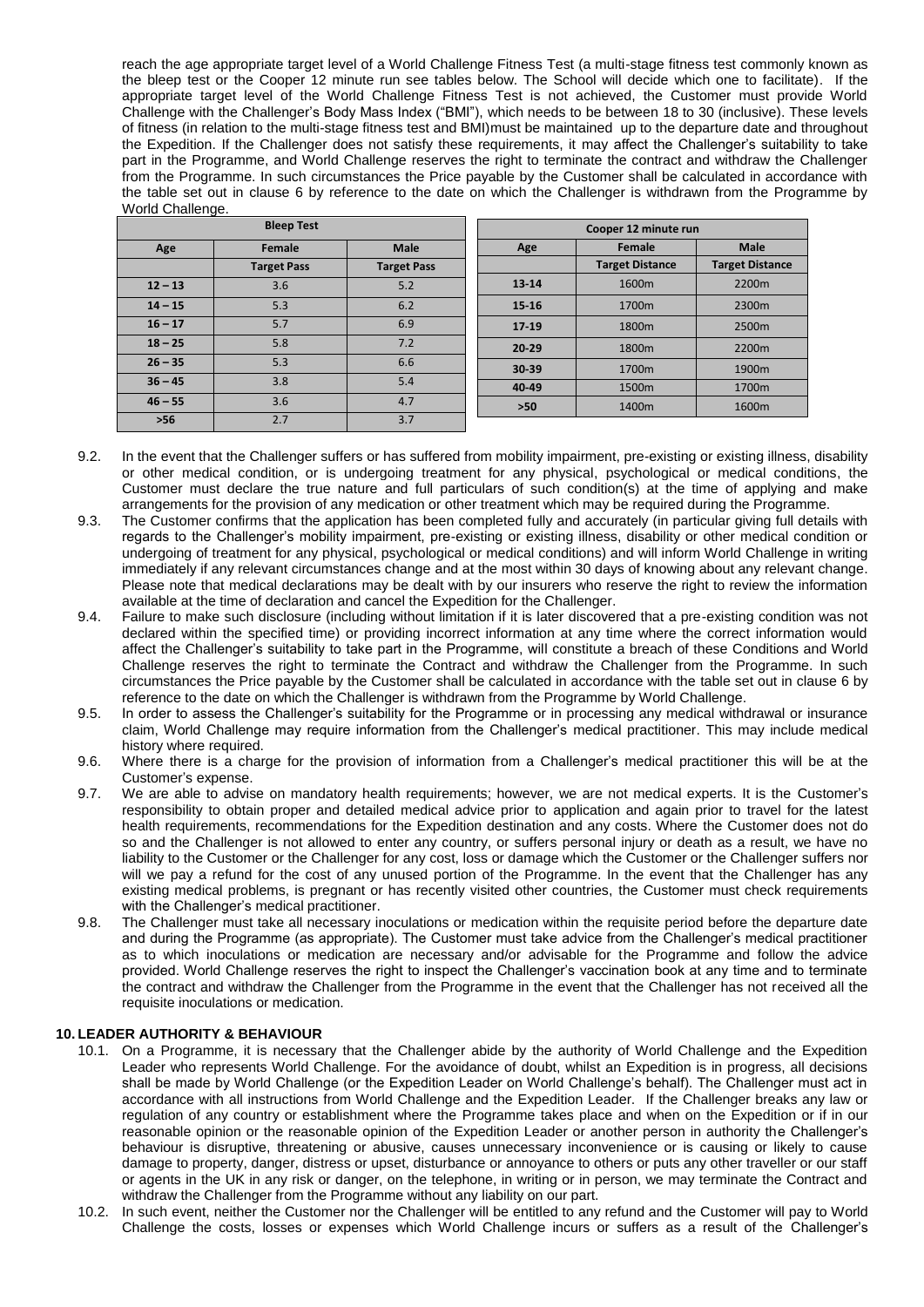behaviour described in 10.1, this would include any cost involved with repatriating the Challenger from the Expedition destination.

- 10.3. If the Challenger is refused carriage because of their behaviour, or the Challenger is under the influence of alcohol or drugs, the airline may pass on the Challenger's details and date of refusal of carriage to other airlines for their information. This in turn may make it difficult for the Challenger to book other airline tickets. In any of these circumstances, no refunds or compensation will be paid to the Customer or the Challenger and we may make a claim against the Customer for any damages, costs and expenses (including legal expenses) incurred as a result of the Challenger's behaviour including but not limited to (i) repairing or replacing property lost, damaged or destroyed by the Challenger, (ii) compensating any passenger, crew, staff or agent affected by the Challenger's actions and (iii) diverting the aircraft or ferry to remove the Challenger. Criminal proceedings may also be instigated.
- 10.4. The Customer is responsible for the cost of any damage caused to the Challenger's accommodation or the contents of the Challenger's accommodation during the Challenger's stay. These charges must be met by the Customer and may have to be paid immediately.

#### **11. INSURANCE**

- 11.1. World Challenge's policy is to hold insurance cover in respect of personal accident, casualty evacuation and emergency medical requirements during the Expedition, legal cover and personal liability. Details of World Challenge's insurance policy (including without limitation details of cover and details of limits and exclusions of the insurance policy) can be found at www.myworldchallenge.com and a copy can be provided upon request.
- 11.2. The Customer and Challenger must be familiar with World Challenge's insurance policy. It is strongly advised that satisfactory arrangements are in place for the insurance of other aspects that are not covered by the World Challenge insurance policy including without limitation personal belongings and personal money. The World Challenge insurance policy is designed to cover all activities included in our itineraries and the featured optional extras. Please note however that the World Challenge insurance policy may not cover the Challenger for any activities purchased that are not prebooked nor featured in official World Challenge literature. In the event that activities that are not pre-booked nor featured in official World Challenge literature are purchased, World Challenge must be contacted and asked for confirmation as to whether such activities are covered under the World Challenge insurance policy.
- 11.3. It should be noted that a general principle of insurance is that pre-existing conditions are not covered. The Customer should assume that this is the case with all World Challenge insurance policies unless specifically advised otherwise in writing by World Challenge.

#### **12. ADDITIONAL INFORMATION ABOUT THE EXPEDITION**

- 12.1. World Challenge will organise the travel arrangements in relation to the Expedition and will provide one or more experienced person(s) to lead the Expedition ("Expedition Leader") (as appropriate) to assist all of the Challengers and the School Leader (and any accompanying adults).
- 12.2. Meals (breakfast, lunch and dinner) from the Agreed Point of Departure until the return to that point at the end of the Expedition, are included in the Price and all Challengers on the Programme will be given a set budget to manage as a group to source their own meals during this period.
- 12.3. It is part of the Programme that both prior to and during the Expedition, the Challenger works with the Team to plan the itinerary for the Expedition. As a result of the nature of and the length of time required in planning all World Challenge expeditions, World Challenge is not in a position at the time of submittal of the application to confirm the operator, aircraft flight number, exact departure date (although 3 (three) day departure slots are given prior to submittal of the Application), airports, ferry port or itinerary.
- 12.4. Dates and itineraries shown for Programmes are indicative only and subject to change.
- 12.5. Throughout the course of the Programme various meetings and training will be provided to which the Challenger must attend.

#### **13. PRIVACY POLICY**

- 13.1. World Challenge Expeditions' Privacy Policy sets out what information we collect, how we collect it, and what we do with it. Our Privacy Policy applies to you and is available on our website and through other channels. In all your dealings with us you must ensure that others you represent are aware of the content of our Privacy Policy and consent to your acting on their behalf.
- 13.2. Information about you.

13.2.1. Your Information. This refers to a combination of information such as your name, contact details, travel preferences and special needs/disabilities/dietary requirements that you supply us or is supplied to us, including your social preferences, interests and activities and any information about other persons you represent (such as those on your booking). Your information is collected when you request information from us, contact us (and vice versa), make a booking, use our website(s)/apps, link to or from our website(s)/apps, connect with us via social media and any other engagement we or our business partners have with you.

13.2.2. We will update your information whenever we can to keep it current, accurate and complete.

13.3. Our Use of Your Information

13.3.1. For the purpose of providing you with our services, including your flight, holiday, security, incident/accident management or insurance, etc., we may disclose and process your information outside the UK/EEA. In order for you to travel abroad, it may be mandatory (as required by government authorities at the point(s) of departure and/or destination) to disclose and process your information for immigration, border control, security and anti-terrorism purposes, or any other purposes which they determine appropriate. Some countries will only permit travel if you provide your advance passenger data (for example Caricom API and US secure flight data). These requirements may differ depending on your destination and you are advised to check. Even if not mandatory, we may exercise our discretion to assist where appropriate.

13.3.2. We may collect and process your information for the purposes set out below and in our registration with the Office of the Information Commissioner, and disclose the same to our group companies for business purposes and also to companies and our service providers who act as "data processors" on our behalf, or to credit and fraud agencies (some of whom are located outside the UK/EEA). These purposes include administration, service, quality and improvement-related activities, customer care, product innovation and choice, business management, operation and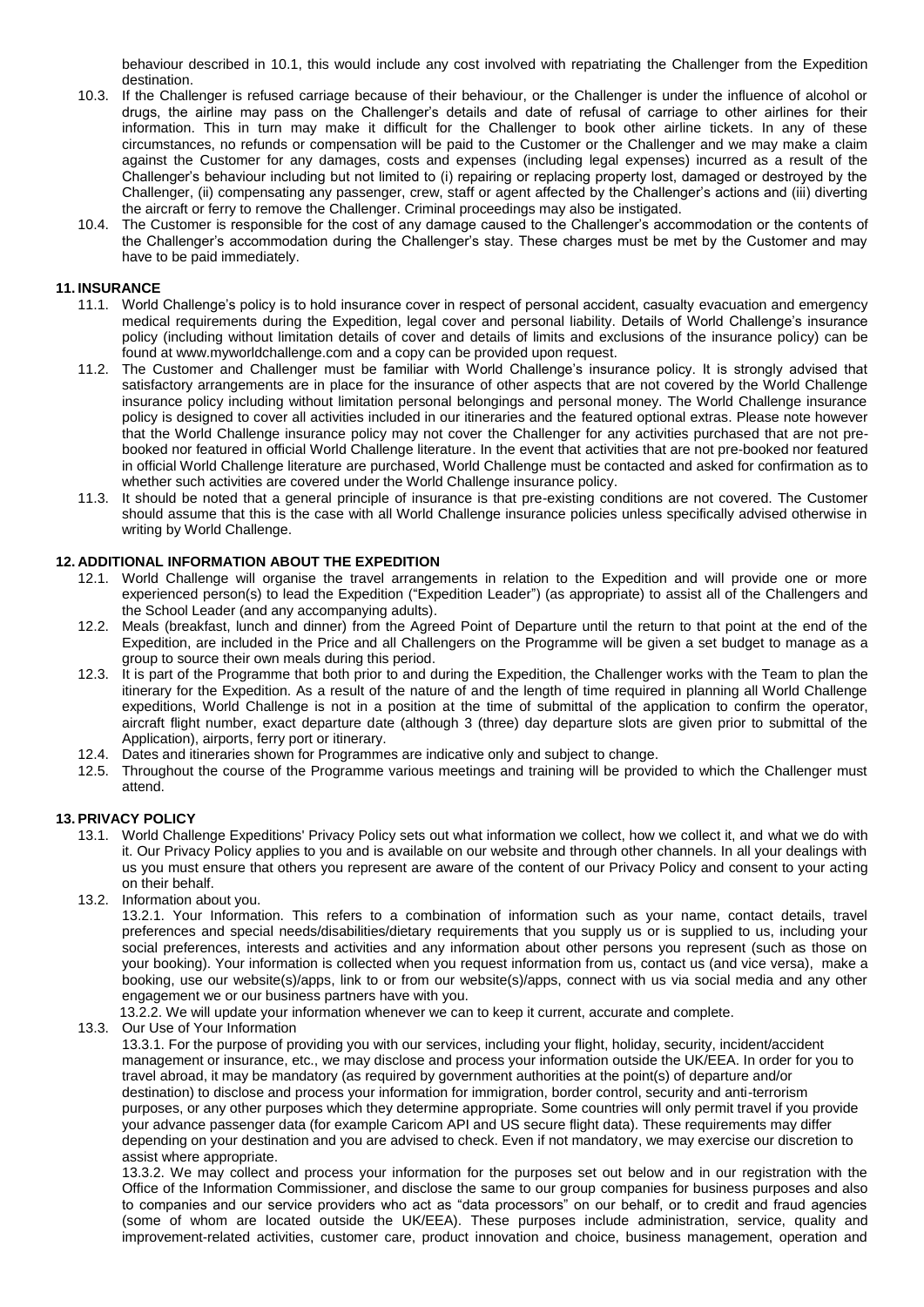efficiencies, re-organisation/structuring/sale of our business (or group companies), risk assessment/management, security, fraud and crime prevention/detection, monitoring, research and analysis, social media, reviews, advertising and marketing, loyalty programmes, profiling customer purchasing preferences, activities and trends, dispute resolution/litigation, credit checking and debt collection.

13.3.3. Information (such as health or religion) may be considered "sensitive personal data" under the Data Protection Act 1998. We collect it to provide you with our services, cater to your needs or act in your interest, and we are only prepared to accept sensitive personal data on the condition that we have your positive consent. By booking with us you also agree for your insurers, their agents and medical staff to exchange relevant information and sensitive personal data with us in circumstances where we/they need to act on your behalf or in the interest of passengers or in an emergency.

- 13.4. If you do not agree to Our Use of Your Information above, we cannot engage/do business with you or accept your booking.
- 13.5. Marketing Material

13.5.1. Using your information, we may from time to time contact you with or make available to you (directly or indirectly) information on offers of goods and services, brochures, new products, forthcoming events or competitions from our holiday divisions and our group companies. We will tailor the information you receive or see; this will enable us to make available to you more personalised and relevant communications. We may use innovative technologies and work with business partners to achieve this.

13.5.2. We will assume you agree to email when you make an e-booking or provide us with your email in other situations such as in-store, competitions, promotions, prize draws and social media.

13.5.3. If you do not wish to receive such information or would like to change your preference, please refer to point 13.6.2 of "Your Rights" below.

13.6. Your Rights

13.6.1. On completing our Data Subject Access Request form, you are entitled to a copy of the information we hold about you and to correct any inaccuracies.

13.6.2. You have the right to ask in writing not to receive direct marketing material from us. If available, you can amend your previous preference on our website(s), use our "unsubscribe email", opt-out of personalised emails or refer to our literature containing instructions. Once properly notified by you, we will take steps to stop using your information in this way.

13.6.3. For a list of relevant brands, please send us your request.

13.7. Please write to World Challenge Expeditions Limited, Legal Department, Travelopia, Origin One, 108 High Street, Crawley, West Sussex, RH10 1BD.

# 13.8. Foreign Controls

Outside the European Economic Area (EEA), data protection controls may not be as strong as the legal requirements in this country.

13.9. Use of Tools/Cookies and links to other websites

13.9.1. If our contact and dealing with you is via our website(s) or other e-platforms where our advertising is displayed, cookies may be used. To find out more about the types of cookies on our website(s), how we use cookies, to disable them or to change your preference and more, please refer to the information provided on our website(s). Other eplatforms may have different options and instructions. By using our website(s), you consent to our use of cookies.

13.9.2. Our website(s) may contain links to third party websites or micro-sites not controlled or owned by us. For example, reference sites or ancillary products and services sites or websites owned by our sister companies. It is your responsibility to check the status of these sites before using them. Please read their applicable terms and conditions, etc. carefully.

13.10. Monitoring

To ensure that we carry out your instructions accurately, improve our service and for security and fraud, we may review, monitor and/or record: (1) telephone calls; (2) activities using CCTV in and around our premises; (3) transactions and activities at all points of contact; and (4) web, social media and app traffic, activities, etc. All recordings and derivative materials are and shall remain our sole property.

- 13.11. Security Statement
- We have taken all reasonable steps and have in place appropriate security measures to protect your information. 13.12. Changes to this policy

Any changes to this Policy will be either posted on our website, brochure and/or made available on request.

#### **14. PHOTOGRAPHS**

- 14.1. Any likeness or image of the Challenger secured or taken on any of our Programmes may be used by World Challenge without charge in all media (whether now existing or in the future invented) for bona fide promotional or marketing purposes, including without limitation promotional materials of any kind, such as brochures, slides, video shows and the internet.
- 14.2. If the Customer or the Challenger choose to supply World Challenge with any photographs, they hereby confirm that:
	- 14.2.1.the Customer and Challenger irrevocably grant permission to World Challenge, its Group Companies and licensees and assigns, to use such photographs throughout the world for any of their commercial or noncommercial purposes in any and all media, including, without limitation, in World Challenge's printed publications, presentations, promotional materials, in the advertising of World Challenge's goods or services or on World Challenge's website and social media;
	- 14.2.2.the Customer and Challenger waive all moral rights in such photographs to which they may now or at any future time be entitled under the Copyright, Designs and Patents Act 1988 as amended from time to time and under all similar legislation from time to time in force anywhere in the world.
	- 14.2.3.the Customer and Challenger shall procure any necessary third party consents and/or waivers to give effect to this clause 12 and shall indemnify World Challenge and its Group Companies against any claims, losses, damages or costs arising from its failure to do so.

## **15. OUR LIABILITY, CONDITIONS OF CARRIAGE & LIMITATIONS**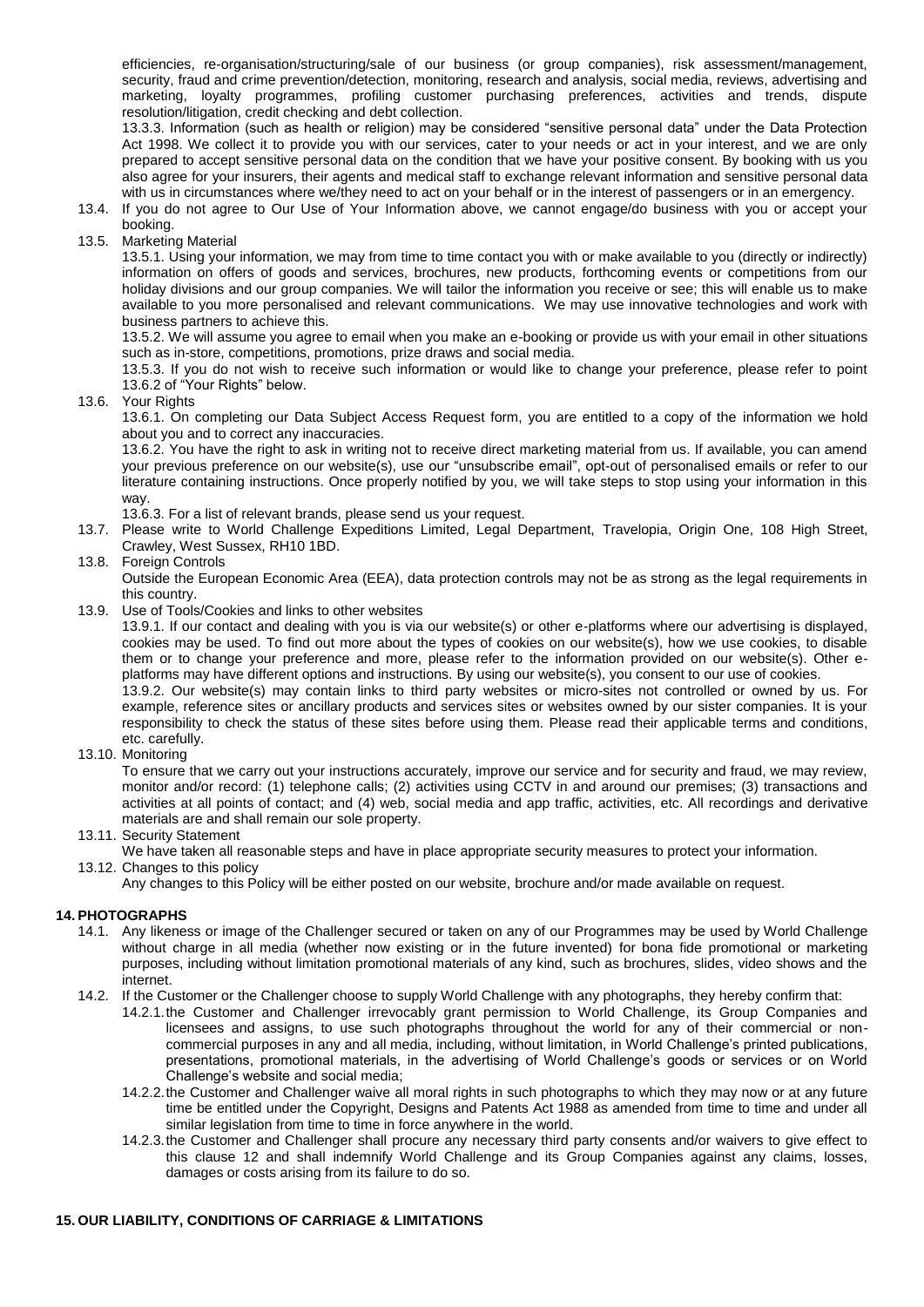- 15.1. Our obligations, and those of our suppliers providing any service or facility included in the Programme, are to take reasonable skill and care to arrange for the provision of such services and facilities. The Customer must show that reasonable skill and care has not been used if the Customer wishes to make any claim. Standards of, for example, safety, hygiene and quality vary throughout the transport and destinations that the Programme may involve. Sometimes these standards will be lower than those which would be expected in the UK. The suppliers of the services and facilities included in the Programme should comply with local standards where they are provided.
- 15.2. Our liability, except in cases involving death, injury or illness, shall be limited to a maximum of 3 (three) times the cost of the Programme per Challenger. Our liability in all cases will be limited in accordance with and/or in an identical manner to the contractual terms of the companies that provide the transportation for travel arrangements. These terms are incorporated into this contract; and any relevant international convention as detailed below. We are to be regarded as having all benefit of any limitation of compensation contained in these or any conventions. The Customer can ask for copies of the transport companies' contractual terms, or the international conventions, from our offices at World Challenge, Maple Court, 17-21 Queens Road, High Wycombe, HP13 6AQ, UK.
- 15.3. We shall have no liability where the cause of the failure to provide, or failure in, the Programme or any death or personal injury suffered is not due to any fault on our part or that of our agents or suppliers, because it is either attributable to the School Leader or another member of the group on the Programme, or attributable to someone unconnected with the Programme and is unforeseeable or unavoidable, or is due to unusual or unforeseeable circumstances beyond our control, the consequences of which could not have been avoided even if all due care had been exercised, or an event which neither we, nor our agents or suppliers could have foreseen or forestalled.
- 15.4. If any international convention applies to, or governs, any of the services or facilities included in the Programme and/or Expedition arranged or provided by us, or provided by any of our suppliers, and the Customer makes a claim against us of any nature arising out of death, injury, loss or damage suffered during or as a result of the provision of those services or facilities, our liability to pay the Customer (and/or the Challenger) compensation and/or the amount (if any) of compensation payable to the Customer (and/or the Challenger) by us will be limited in accordance with and/or in an identical manner to that provided for by the international convention concerned (in each case including in respect of the conditions of liability, the time for bringing any claim and the type and amount of any damages that can be awarded). International Conventions which may apply include, without limitation: in respect of international air travel, the Warsaw Convention 1929 (as amended) or the Montreal Convention 1999; in respect of rail travel, the Berne Convention 1961; in respect of carriage by sea, the Athens Convention 1974; in respect of carriage by road, the Geneva Convention 1973; and, in respect of hotels, the Paris Convention 1962. For the avoidance of doubt, this means that we are to be regarded as having all benefit of any limitations of compensation contained in any of these Conventions or any other international conventions applicable to the Programme. Other than as set out above, and as is detailed elsewhere in these Conditions, we shall have no legal liability whatsoever to the Customer or the Challenger for any loss or damage.
- 15.5. Please note that we have a list of approved providers of rest and recuperation/relaxation activities. The Challenger must only use such approved providers for such rest and recuperation/relaxation activities. The Challenger is not permitted to participate in rest and recuperation/relaxation activities that are not approved by World Challenge and/or that are not provided by World Challenge approved providers.
- 15.6. If the Challenger is joining the Expedition locally (i.e. not starting with the rest of the Team from the point of departure), our responsibility does not commence until the Challenger physically joins the team. If the Challenger is joining the Expedition locally they must be accompanied by an adult until the Challenger has joined up with the rest of the Team. If the Challenger is leaving the Expedition early (i.e. not returning with the rest of the Team to the agreed point of return) they must be met by an adult before leaving the rest of the Team and the adult must accompany the Challenger on the remainder of their journey. We shall not be responsible for any additional expenses incurred by the Challenger or any accompanying person(s) to meet up with the rest of the Team, whether for the Challenger to join the rest of the Team locally or for the Challenger to leave the rest of the Team early. The Challenger will not be insured under the World Challenge Insurance policy unless they are with the Team. Where the Challenger is over 18 years old we will accept written consent from the Customer for them to travel independently.
- 15.7. We may operate Programmes in regions where standards of accommodation, transport, safety, hygiene, medical facilities and other infrastructure may, at times, be lower than those the Customer or Challenger normally expect. The application is accepted on the understanding that the Customer and the Challenger realise the hazards and possible risk involved in adventure travel, including injury, disease, loss or damage to property, inconvenience and discomfort, and agree that the Challenger undertakes the Programme at their own risk and volition. The whole philosophy of adventure travel is one that allows alternatives and a substantial degree of on-trip flexibility. The outline itineraries given for each Programme must therefore be taken as an indication of what the Team on the Programme should accomplish, and not as a contractual obligation on our part. Changes in itinerary may be caused by local political conditions, flight cancellations, mechanical breakdown, weather, border restrictions, sickness, or other unforeseeable circumstances.
- 15.8. Please note that the timings of air, sea, road or rail departures are estimates only. These timings may be affected by operational difficulties, weather conditions or failure of passengers to check in on time.
- 15.9. Whilst World Challenge makes every effort to ensure that the Programme is safeguarded from terrorism by relying upon the best available advice at that time, due to the unpredictable nature of global terrorism, World Challenge can make no guarantees. By submitting an application, the Customer acknowledges that the Challenger will travel at their own risk and confirm that the Customer has made their own enquiries as necessary. World Challenge expressly excludes all liability (both direct and indirect) to the maximum extent permitted by law for any losses or damages whatsoever that the Customer or the Challenger may suffer or incur as a result of, or in connection with, an act of terrorism.
- 15.10. Flight Notice, Flight Information & EU Blacklist. This is a notice required by European Community Regulation (EC) No.889/2002. This notice cannot be used as a basis for a claim for compensation, nor to interpret the provisions of the European Community Regulation (EC) No. 889/2002 or the Montreal Convention, and it does not form part of the contract between the carrier(s), us and the Customer, nor part of a claim. No representation is made by the air carrier(s) or us as to the accuracy of the contents of this notice.
- 15.11. Air carrier liability for passengers & their baggage: This information notice summarises the liability rules applied by Community air carriers as required by Community legislation and the Montreal Convention.
- 15.12. Compensation in the case of death or injury: There are no financial limits to the liability for passenger injury or death. For damages up to 113,100 Special Drawing Rights (SDRs) the air carrier cannot contest claims for compensation. Above that amount, the air carrier can defend itself against a claim by proving that it was not negligent or otherwise at fault.